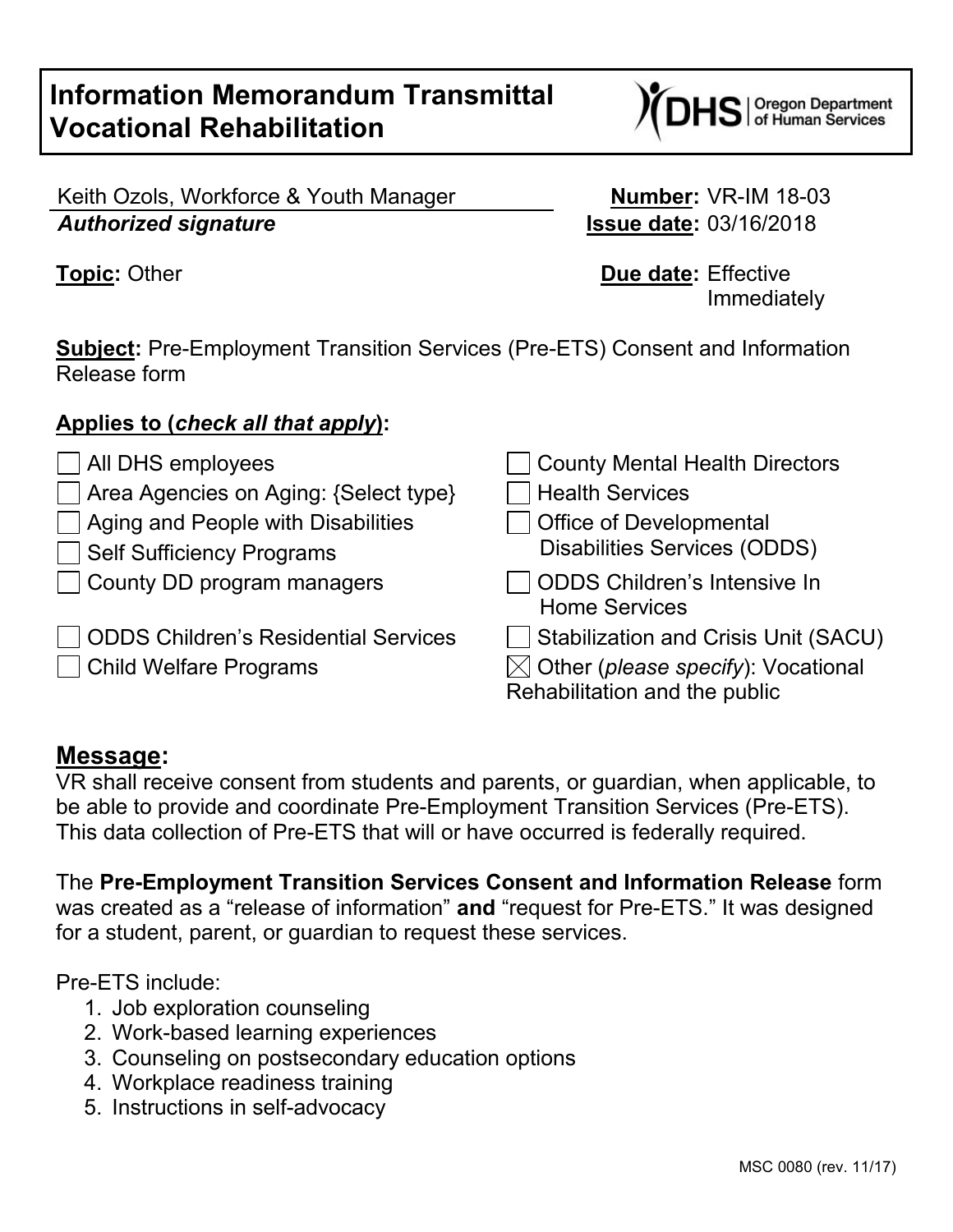The attached consent forms (DHS 1723, SP DHS 1723) are available in hard copy and online in pdf fillable formats.

This form assures that VR has permission for Oregon Department of Education (ODE) and local school districts to provide student information, including demographic information of the student.

This consent form gathers information necessary to enter the student into VR's database *without* initially receiving VR substantial/in-plan services. This may occur prior to receiving, if necessary, VR substantial/in-plan services. This consent form is specific to determining eligibility for Pre-ETS, not other DHS services.

Effective March 16, 2018, and ongoing, VR staff, Transition Network Facilitators, or school staff will begin using a **Pre-Employment Transition Services Consent and Information Release** form when a student, with a disability, requests these services.

### **Definition:**

**"Student with disability"** means an individual with a disability in a secondary, postsecondary, or other recognized education program who:

- a) Is generally not younger than 16 but may be as young as 14 years of age as determined by the Oregon Department of Education; and
- b) Is not older than 21 years of age; and
- A) Is eligible for, and receiving, special education or related services under Part B of the Individuals with Disabilities Education Act (20 U.S.C. 1411 et seq.); or
- B) Is a student who is an individual with a disability, for purposes of section 504; or
- C) Is a student who is an individual with a disability who is home schooled.

## **Procedure**

A student, school staff member, parent, guardian, may complete the **Pre-Employment Transition Services Consent and Information Release** form. It will be emailed or faxed to central administration, or delivered to a local VR office.

VR staff may receive a copy of the **Pre-Employment Transition Services Consent and Information Release** form. If this occurs, please notify the student, or person delivering the form, that this form will be submitted to the transition unit, and they shall hear back from a Pre-ETS Coordinator within two weeks.

Once the form is received by central administration, the Pre-ETS Program Coordinator will contact the student within two weeks. They will arrange for an initial meeting to discuss Pre-ETS and which service(s) the student will receive.

Depending on the mutually agreed upon plan to deliver Pre-ETS to the student, the Program Coordinator may make a referral to contracted services (YTP, Summer Work